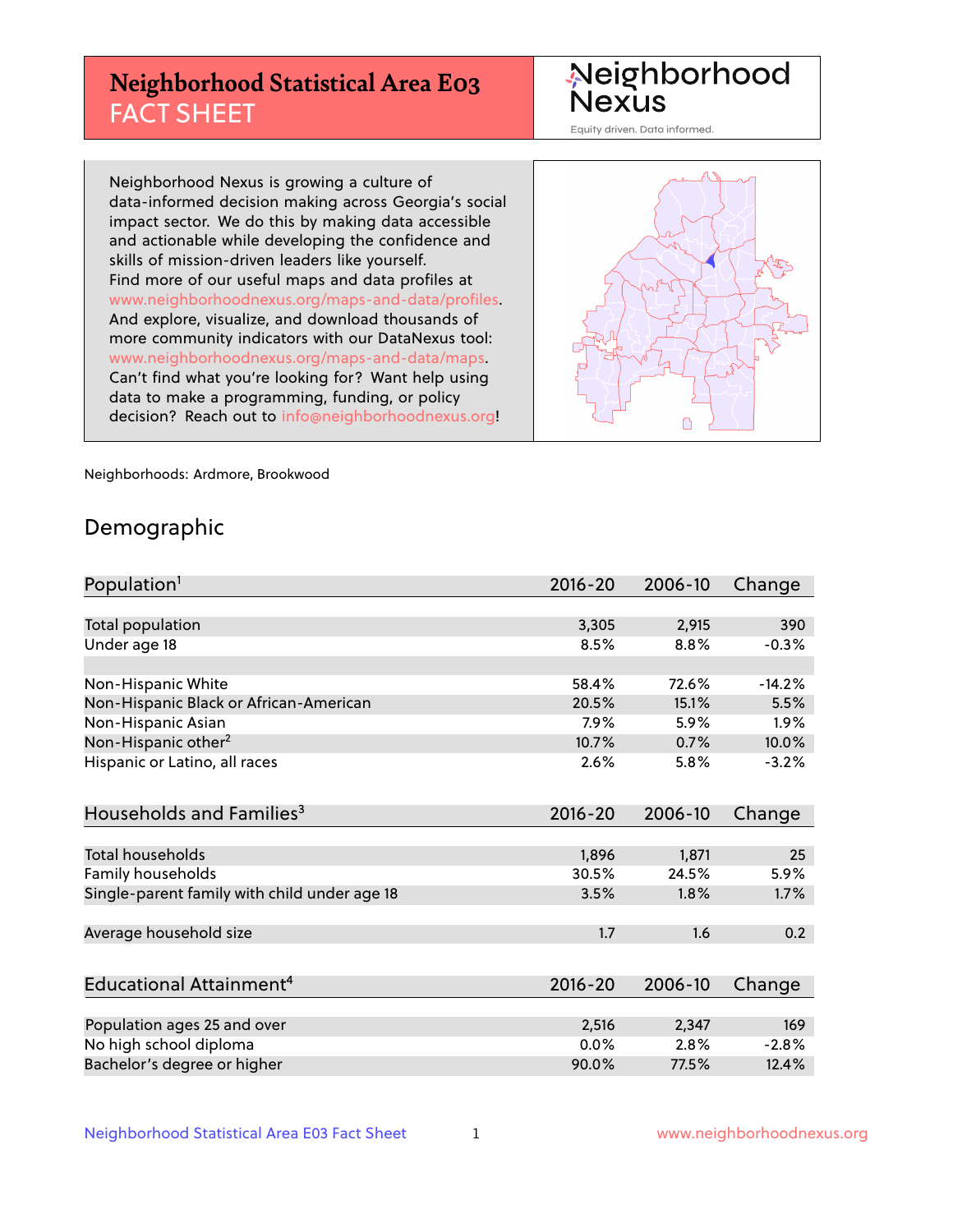# Change Measures, continued...

| Employment <sup>5</sup>                                 | 2016-20     | 2006-10  | Change   |
|---------------------------------------------------------|-------------|----------|----------|
| Total workers residing in Neighborhood Statistical Area | 1,963       | 1,123    | 840      |
| Workers with earnings \$1250/month or less              | 9.1%        | 15.5%    | $-6.4%$  |
| Workers with earnings \$1251/month to \$3333/month      | 13.4%       | 37.5%    | $-24.0%$ |
| Workers with earnings greater than \$3333/month         | 77.5%       | 47.0%    | 30.5%    |
|                                                         |             |          |          |
| Total jobs located in Neighborhood Statistical Area     | 7,319       | 8,437    | $-1,118$ |
| Jobs with earnings \$1250/month or less                 | 17.3%       | 19.7%    | $-2.4%$  |
| Jobs with earnings \$1251/month to \$3333/month         | 24.4%       | 44.8%    | $-20.4%$ |
| Jobs with earnings greater than \$3333/month            | 58.3%       | 35.6%    | 22.8%    |
|                                                         |             |          |          |
| Jobs/workers ratio                                      | 3.7         | 7.5      | $-3.8$   |
|                                                         |             |          |          |
| Income and Poverty <sup>6</sup>                         | 2016-20     | 2006-10  | Change   |
|                                                         |             |          |          |
| Median household income                                 | \$87,350    | \$68,001 | \$19,349 |
|                                                         |             |          |          |
| Population for whom poverty status is determined        | 3,305       | 2,915    | 390      |
| Population below poverty                                | 8.5%        | 8.0%     | 0.4%     |
|                                                         |             |          |          |
| Housing <sup>7</sup>                                    | 2016-20     | 2006-10  | Change   |
|                                                         |             |          |          |
| Total housing units                                     | 2,101       | 2,302    | $-201$   |
| Occupied housing units                                  | 90.2%       | 81.3%    | 8.9%     |
| Vacant housing units                                    | 9.8%        | 18.7%    | $-8.9%$  |
|                                                         |             |          |          |
| Occupied housing units                                  | 1,896       | 1,871    | 25       |
| Owner occupied housing units                            | 35.8%       | 33.4%    | 2.5%     |
| Renter occupied housing units                           | 64.2%       | 66.6%    | $-2.5%$  |
|                                                         |             |          |          |
| Access to a Vehicle <sup>8</sup>                        | $2016 - 20$ | 2006-10  | Change   |
|                                                         |             |          |          |
| Occupied housing units                                  | 1,896       | 1,871    | 25       |
| No vehicle available                                    | 7.1%        | 9.6%     | $-2.4%$  |
|                                                         |             |          |          |
| Crime Rates, per 10,000 Population <sup>9</sup>         | 2017-21     | 2012-16  | Change   |
|                                                         |             |          |          |
| All Part I crimes                                       | 380.0       | 493.7    | $-113.7$ |
| Violent crime                                           | 17.5        | 27.7     | $-10.2$  |
| Murder                                                  | 0.6         | 0.0      | 0.6      |
| Robbery                                                 | 6.7         | 15.7     | $-9.1$   |
| Aggravated assault                                      | 10.3        | 12.0     | $-1.7$   |
| Property crime                                          | 362.5       | 465.9    | $-103.5$ |
| <b>Burglary</b>                                         | 13.3        | 57.3     | $-44.0$  |
| Larceny                                                 | 300.1       | 370.2    | $-70.1$  |
| Vehicle theft                                           | 49.0        | 38.4     | 10.6     |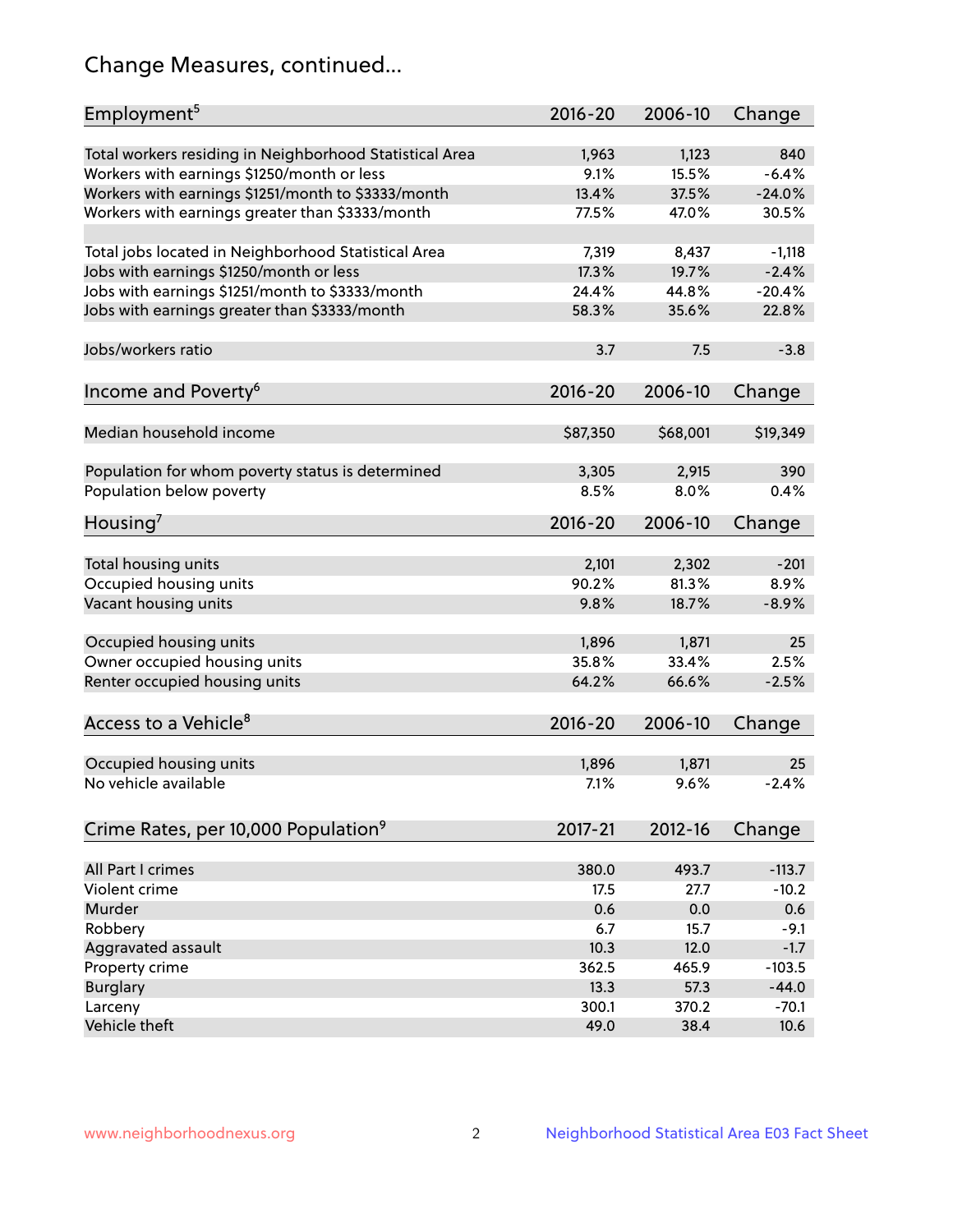# Current Data: Demographic

| Sex and Age, 2016-20 <sup>10</sup>                    | <b>Estimate</b> | Margin of Error |
|-------------------------------------------------------|-----------------|-----------------|
| Total population                                      | 3,305           | $\pm$ 552       |
| Male                                                  | 42.6%           | $\pm$ 5.2%      |
| Female                                                | 57.4%           | $\pm$ 7.7%      |
| Under 5 years                                         | 3.0%            | $\pm 2.7\%$     |
| 5 to 9 years                                          | 2.3%            | $\pm1.8\%$      |
| 10 to 14 years                                        | 1.5%            | $\pm 1.5\%$     |
| 15 to 19 years                                        | 3.1%            | $\pm$ 3.6%      |
| 20 to 24 years                                        | 14.0%           | $\pm$ 6.8%      |
| 25 to 34 years                                        | 39.7%           | $\pm$ 9.3%      |
| 35 to 44 years                                        | 17.8%           | $\pm$ 6.0%      |
| 45 to 54 years                                        | 7.4%            | $\pm 3.6\%$     |
| 55 to 59 years                                        | 0.9%            | $\pm 1.1\%$     |
| 60 to 64 years                                        | 2.4%            | $\pm1.6\%$      |
| 65 to 74 years                                        | 6.6%            | $\pm 2.5\%$     |
| 75 to 84 years                                        | 1.0%            | $\pm$ 1.3%      |
| 85 years and over                                     | 0.4%            | $\pm$ 0.9%      |
| Median age (years)                                    | 29.7            | $\pm$ 0.6       |
| Race and Ethnicity, 2016-20 <sup>11</sup>             | <b>Estimate</b> | Margin of Error |
| Total population                                      | 3,305           | $\pm$ 552       |
| Hispanic or Latino (of any race)                      | 2.6%            | $\pm1.8\%$      |
| Not Hispanic or Latino                                | 97.4%           | ±5.3%           |
| White alone                                           | 58.4%           | $\pm$ 5.7%      |
| Black or African American alone                       | 20.5%           | $\pm$ 11.1%     |
| American Indian and Alaska Native alone               | 0.9%            | $\pm$ 1.4%      |
| Asian alone                                           | 7.9%            | $\pm 4.5\%$     |
| Native Hawaiian and other Pacific Islander alone      | 0.0%            | $\pm$ 0.4%      |
| Some other race alone                                 | 0.0%            | $\pm$ 0.4%      |
| Two or more races                                     | 9.8%            | ±4.9%           |
| U.S. Citizenship Status, 2016-20 <sup>12</sup>        | <b>Estimate</b> | Margin of Error |
| Foreign-born population                               | 280             | $\pm$ 144       |
| Naturalized U.S. citizen                              | 27.4%           | ±16.1%          |
| Not a U.S. citizen                                    | 72.6%           | $\pm 25.0\%$    |
| Citizen, Voting Age Population, 2016-20 <sup>13</sup> | Estimate        | Margin of Error |
| Citizen, 18 and over population                       | 2,822           | $\pm$ 475       |
| Male                                                  | 38.5%           | $\pm$ 6.9%      |
| Female                                                | 61.5%           | ±9.3%           |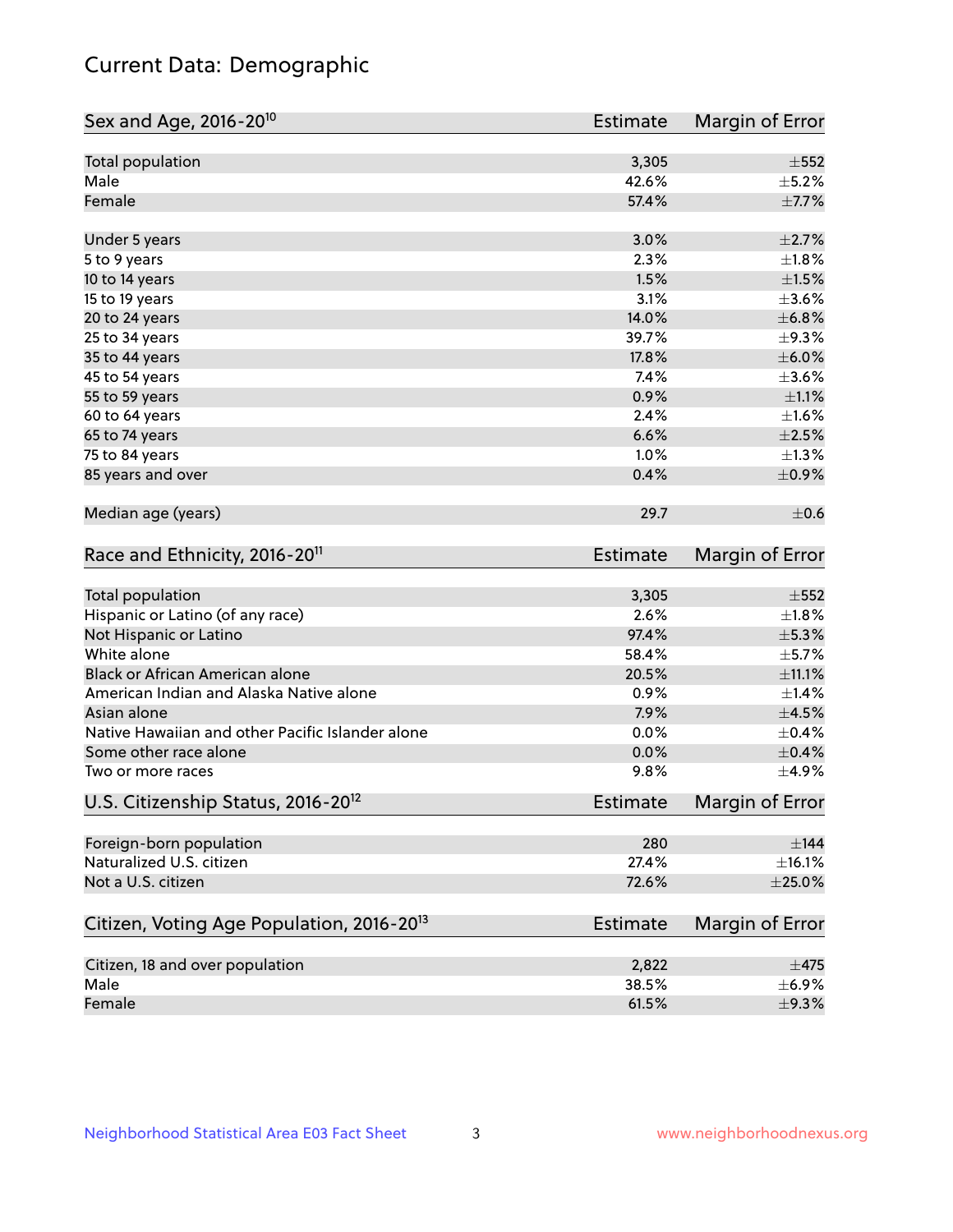# Current Data: Economic

| Income, 2016-20 <sup>14</sup>                                     | <b>Estimate</b> | Margin of Error |
|-------------------------------------------------------------------|-----------------|-----------------|
| All households                                                    |                 | $\pm 287$       |
| Less than \$10,000                                                | 1,896<br>6.2%   | $\pm$ 5.4%      |
|                                                                   | 1.6%            | $\pm1.8\%$      |
| \$10,000 to \$14,999                                              |                 |                 |
| \$15,000 to \$24,999                                              | 2.5%            | $\pm 2.3\%$     |
| \$25,000 to \$34,999                                              | 0.1%            | $\pm 1.1\%$     |
| \$35,000 to \$49,999                                              | 7.9%            | $\pm$ 6.7%      |
| \$50,000 to \$74,999                                              | 20.2%           | $\pm$ 8.9%      |
| \$75,000 to \$99,999                                              | 23.5%           | $\pm$ 8.6%      |
| \$100,000 to \$149,999                                            | 9.6%            | $\pm$ 4.4%      |
| \$150,000 to \$199,999                                            | 13.7%           | $\pm$ 6.2%      |
| \$200,000 or more                                                 | 14.8%           | $\pm$ 5.3%      |
| Median household income (dollars)                                 | \$87,350        | ±4,853          |
| Mean household income (dollars)                                   | \$138,975       | $±$ 26,440      |
| Households with earnings                                          | 90.7%           | $\pm 8.0\%$     |
| Mean earnings (dollars)                                           | \$131,873       | ±23,027         |
| Households with Social Security                                   | 10.1%           | ±3.3%           |
| Mean Social Security income (dollars)                             | \$26,478        | $\pm$ 7,880     |
| Households with retirement income                                 | 5.7%            | $\pm 3.0\%$     |
| Mean retirement income (dollars)                                  | \$38,291        | ±14,799         |
| Households with Supplemental Security Income                      | 0.0%            | $\pm$ 0.7%      |
| Mean Supplemental Security Income (dollars)                       | \$0             | $\pm$ 0         |
| Households with cash public assistance income                     | 0.0%            | $\pm$ 0.7%      |
| Mean cash public assistance income (dollars)                      | \$0             | $\pm$ 0         |
| Households with Food Stamp/SNAP benefits in the past 12<br>months | 0.0%            | $\pm$ 0.7%      |
| Family households                                                 | 578             | $\pm$ 162       |
| Less than \$10,000                                                | 2.6%            | ±4.8%           |
| \$10,000 to \$14,999                                              | 0.0%            | $\pm 2.4\%$     |
| \$15,000 to \$24,999                                              | 11.8%           | $\pm$ 14.5%     |
| \$25,000 to \$34,999                                              | 0.0%            | ±3.4%           |
| \$35,000 to \$49,999                                              | 2.5%            | $\pm$ 5.3%      |
| \$50,000 to \$74,999                                              | 8.4%            | ±10.8%          |
| \$75,000 to \$99,999                                              | 8.3%            | $\pm$ 6.8%      |
| \$100,000 to \$149,999                                            | 1.8%            | $\pm$ 4.1%      |
| \$150,000 to \$199,999                                            | 21.6%           | $\pm$ 13.2%     |
| \$200,000 or more                                                 | 42.8%           | $\pm$ 15.5%     |
| Median family income (dollars)                                    | \$183,472       | ±17,805         |
| Mean family income (dollars)                                      | \$250,865       | $\pm$ 84,766    |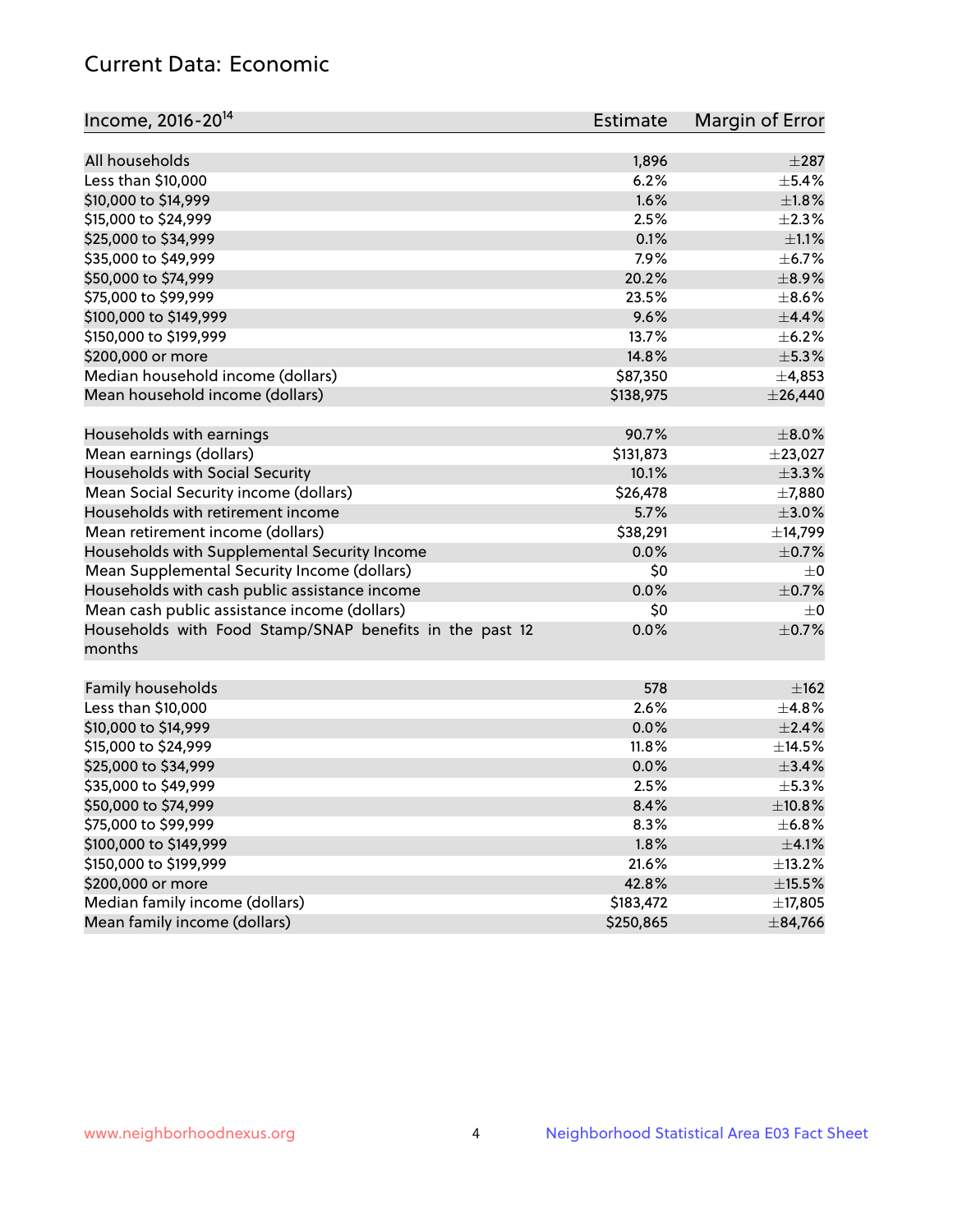# Current Data: Economic, continued...

| Income, 2016-20, continued <sup>15</sup>                              | <b>Estimate</b> | Margin of Error        |
|-----------------------------------------------------------------------|-----------------|------------------------|
|                                                                       |                 |                        |
| Nonfamily households                                                  | 1,318           | $\pm 276$              |
| Median nonfamily income (dollars)                                     | \$79,882        | ±4,535                 |
| Mean nonfamily income (dollars)                                       | \$89,478        | ±14,877                |
| Median earnings for workers (dollars)                                 | \$64,102        | ±5,624                 |
| Median earnings for male full-time, year-round workers<br>(dollars)   | \$80,114        | ±6,687                 |
| Median earnings for female full-time, year-round workers<br>(dollars) | \$67,600        | ±10,480                |
| Per capita income (dollars)                                           | \$81,409        | ±13,184                |
| Families Below Poverty Level, 2016-20 <sup>16</sup>                   | Estimate        | <b>Margin of Error</b> |
|                                                                       |                 |                        |
| <b>All Families</b>                                                   | 578             | $\pm$ 162              |
| Percent below poverty                                                 | 2.6%            | ±4.9%                  |
| Families with related children under 18 years                         | 232             | $\pm$ 111              |
| Percent below poverty                                                 | 6.3%            | ±14.3%                 |
| Families with related children under 5 years only                     | 84              | $\pm$ 78               |
| Percent below poverty                                                 | 0.0%            | ±28.6%                 |
| Married couple families                                               | 469             | $\pm$ 143              |
| Percent below poverty                                                 | 0.1%            | $\pm$ 3.2%             |
| Married couple families with related children under 18 years          | 165             | $\pm$ 67               |
| Percent below poverty                                                 | $0.0\%$         | ±8.4%                  |
| Married couple families with related children under 5 years           | 84              | $\pm 73$               |
| Percent below poverty                                                 | $0.0\%$         | ±16.5%                 |
| Families with female householder, no spouse present                   | 108             | $\pm$ 97               |
| Percent below poverty                                                 | 13.5%           | ±22.5%                 |
| Families with female householder, no spouse present with              | 66              | $\pm 86$               |
| related children under 18 years                                       |                 |                        |
| Percent below poverty                                                 | 22.0%           | ±30.3%                 |
| Families with female householder, no spouse present with              | 0               | $\pm 20$               |
| related children under 5 years                                        |                 |                        |
| Percent below poverty                                                 | t               | $\ddagger$             |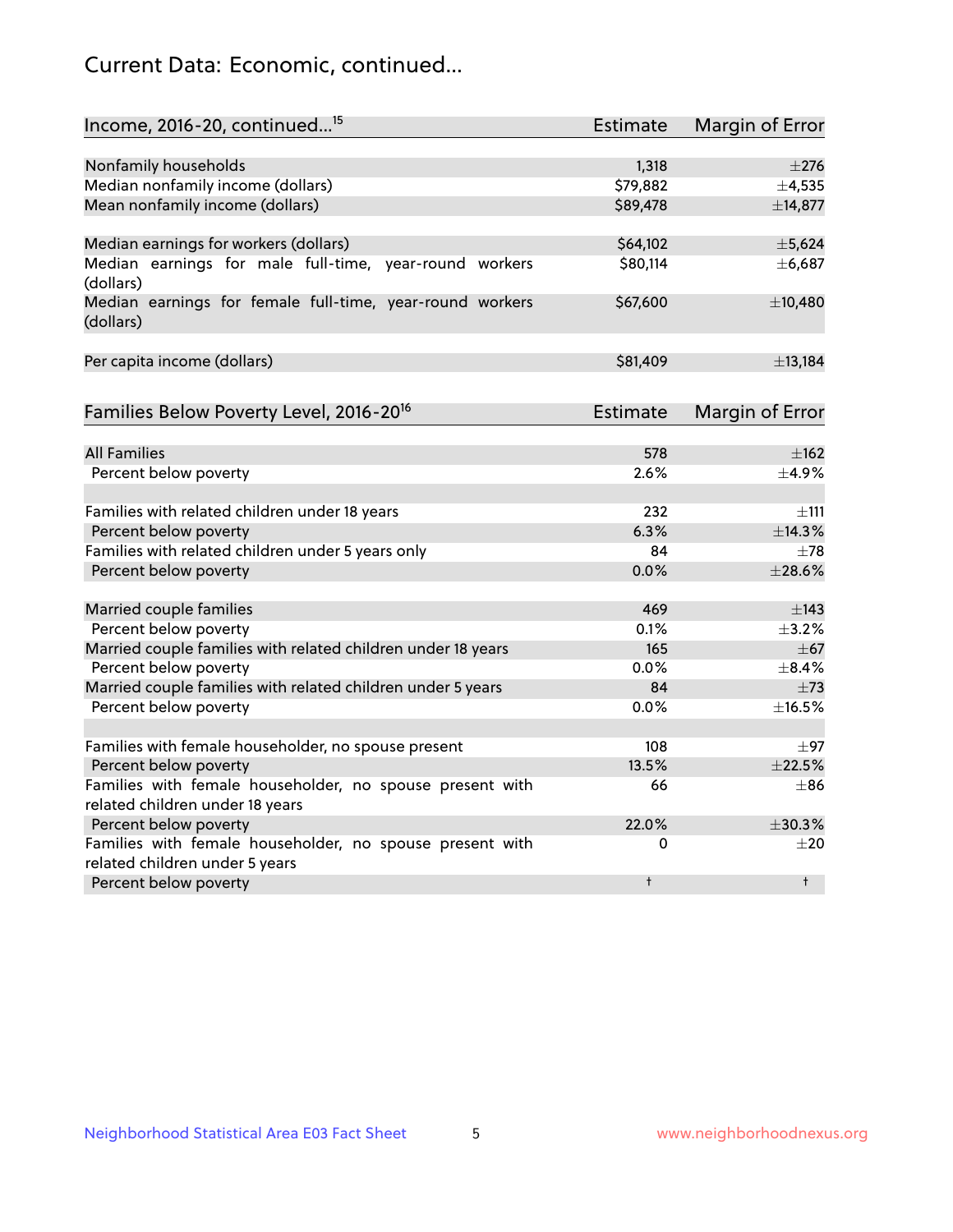# Current Data: Economic, continued...

| People Below Poverty Level, 2016-20 <sup>17</sup> | <b>Estimate</b> | Margin of Error |
|---------------------------------------------------|-----------------|-----------------|
|                                                   |                 |                 |
| Total population                                  | 3,305           | $\pm$ 552       |
| Percent below poverty                             | 8.5%            | $\pm$ 4.9%      |
| Population under 18 years                         | 280             | $\pm 165$       |
| Percent below poverty                             | 4.2%            | ±18.0%          |
| Population 18 years and over                      | 3,024           | $\pm$ 516       |
| Percent below poverty                             | 8.9%            | $\pm$ 5.8%      |
| Population 18 to 64 years                         | 2,761           | $\pm$ 506       |
| Percent below poverty                             | 9.1%            | $+6.2%$         |
| Population 65 years and over                      | 264             | $+99$           |
| Percent below poverty                             | 7.0%            | $+14.0%$        |

| Poverty by Race/Ethnicity, 2016-20 <sup>18</sup> | <b>Estimate</b> | Margin of Error |  |
|--------------------------------------------------|-----------------|-----------------|--|
|                                                  |                 |                 |  |
| Non-Hispanic White population                    | 1,929           | $\pm$ 373       |  |
| Percent below poverty                            | 2.5%            | $\pm 2.3\%$     |  |
| <b>Black population</b>                          | 679             | $\pm$ 383       |  |
| Percent below poverty                            | 19.5%           | $\pm$ 17.5%     |  |
| Asian population                                 | 261             | $\pm$ 156       |  |
| Percent below poverty                            | 18.3%           | $\pm 28.2\%$    |  |
| Hispanic or Latino population                    | 84              | $\pm$ 62        |  |
| Percent below poverty                            | 38.8%           | ±38.3%          |  |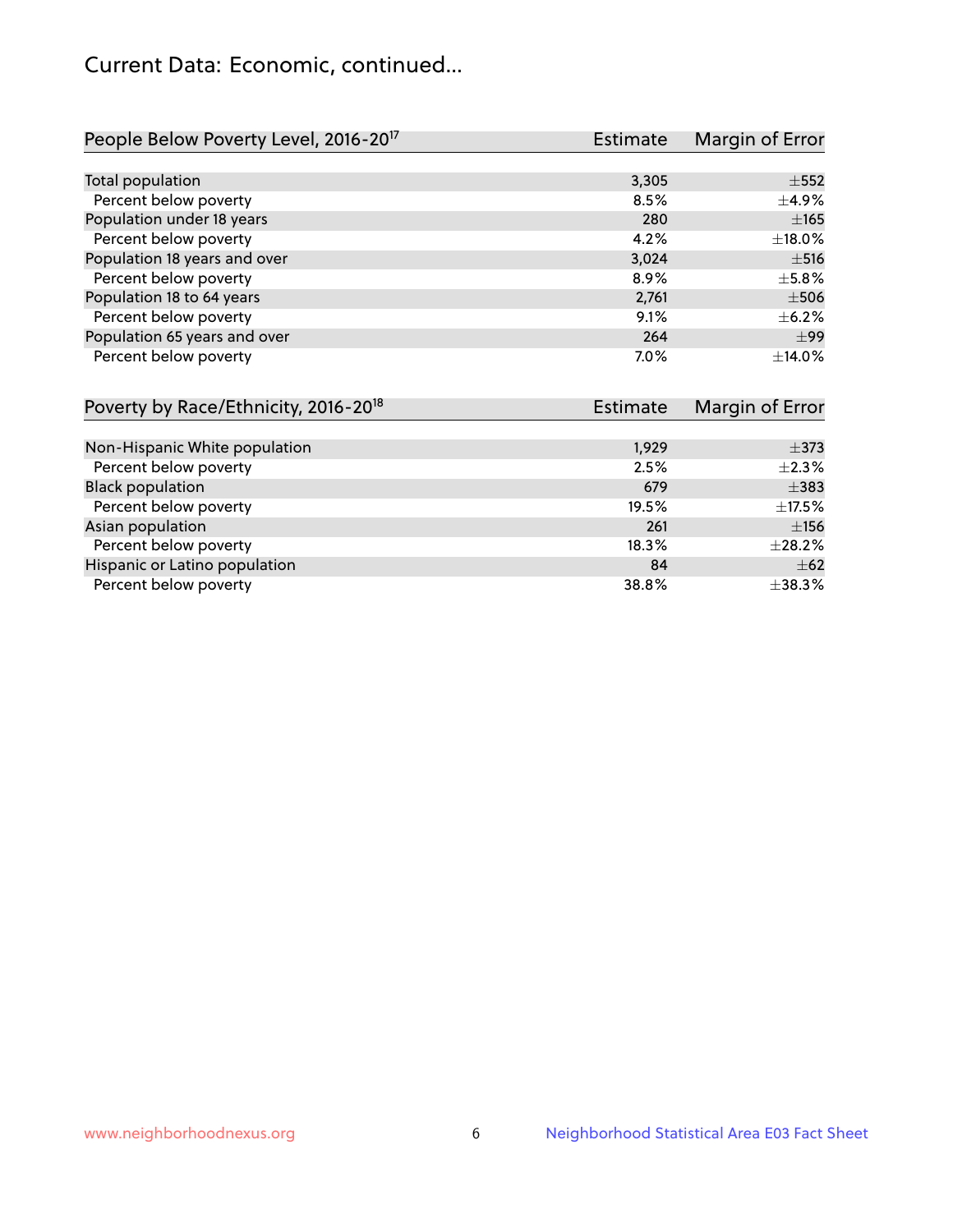# Current Data: Employment

| Employment Status, 2016-20 <sup>19</sup>                                    | <b>Estimate</b> | Margin of Error |
|-----------------------------------------------------------------------------|-----------------|-----------------|
|                                                                             |                 |                 |
| Population 16 years and over                                                | 3,025           | $\pm 489$       |
| In labor force                                                              | 86.4%           | $\pm$ 9.0%      |
| Civilian labor force                                                        | 86.4%           | $\pm$ 9.0%      |
| Employed                                                                    | 83.6%           | $\pm$ 9.4%      |
| Unemployed                                                                  | 2.8%            | $\pm$ 3.3%      |
| <b>Armed Forces</b>                                                         | 0.0%            | $\pm 2.0\%$     |
| Not in labor force                                                          | 13.6%           | $\pm$ 5.6%      |
| Civilian labor force                                                        | 2,614           | $\pm$ 503       |
| <b>Unemployment Rate</b>                                                    | 3.3%            | $\pm$ 3.8%      |
| Females 16 years and over                                                   | 1,853           | $\pm$ 396       |
| In labor force                                                              | 81.2%           | ±13.7%          |
| Civilian labor force                                                        | 81.2%           | ±13.7%          |
| Employed                                                                    | 78.1%           | ±13.9%          |
| Own children of the householder under 6 years                               | 130             | $\pm$ 76        |
| All parents in family in labor force                                        | 99.8%           | ±15.1%          |
| Own children of the householder 6 to 17 years                               | 150             | ±126            |
| All parents in family in labor force                                        | 74.8%           | ±37.9%          |
| Industry, 2016-20 <sup>20</sup>                                             | <b>Estimate</b> | Margin of Error |
|                                                                             |                 |                 |
| Civilian employed population 16 years and over                              | 2,528           | ±498            |
| Agriculture, forestry, fishing and hunting, and mining                      | 0.6%            | $\pm 1.1\%$     |
| Construction                                                                | 0.0%            | $\pm 0.8\%$     |
| Manufacturing                                                               | 9.5%            | ±4.3%           |
| Wholesale trade                                                             | 1.1%            | $\pm1.4\%$      |
| Retail trade                                                                | 6.0%            | $\pm 3.6\%$     |
| Transportation and warehousing, and utilities                               | 5.5%            | $\pm$ 4.7%      |
| Information                                                                 | 5.2%            | $\pm$ 3.7%      |
| Finance and insurance, and real estate and rental and leasing               | 10.1%           | $\pm$ 4.9%      |
| Professional, scientific, and management, and administrative                | 32.3%           | $\pm$ 7.7%      |
| and waste management services                                               |                 |                 |
| Educational services, and health care and social assistance                 | 17.1%           | $\pm$ 5.4%      |
| Arts, entertainment, and recreation, and accommodation and<br>food services | 6.2%            | $\pm$ 5.9%      |
| Other services, except public administration                                | 4.8%            | ±4.3%           |
| Public administration                                                       | 1.6%            | $\pm1.8\%$      |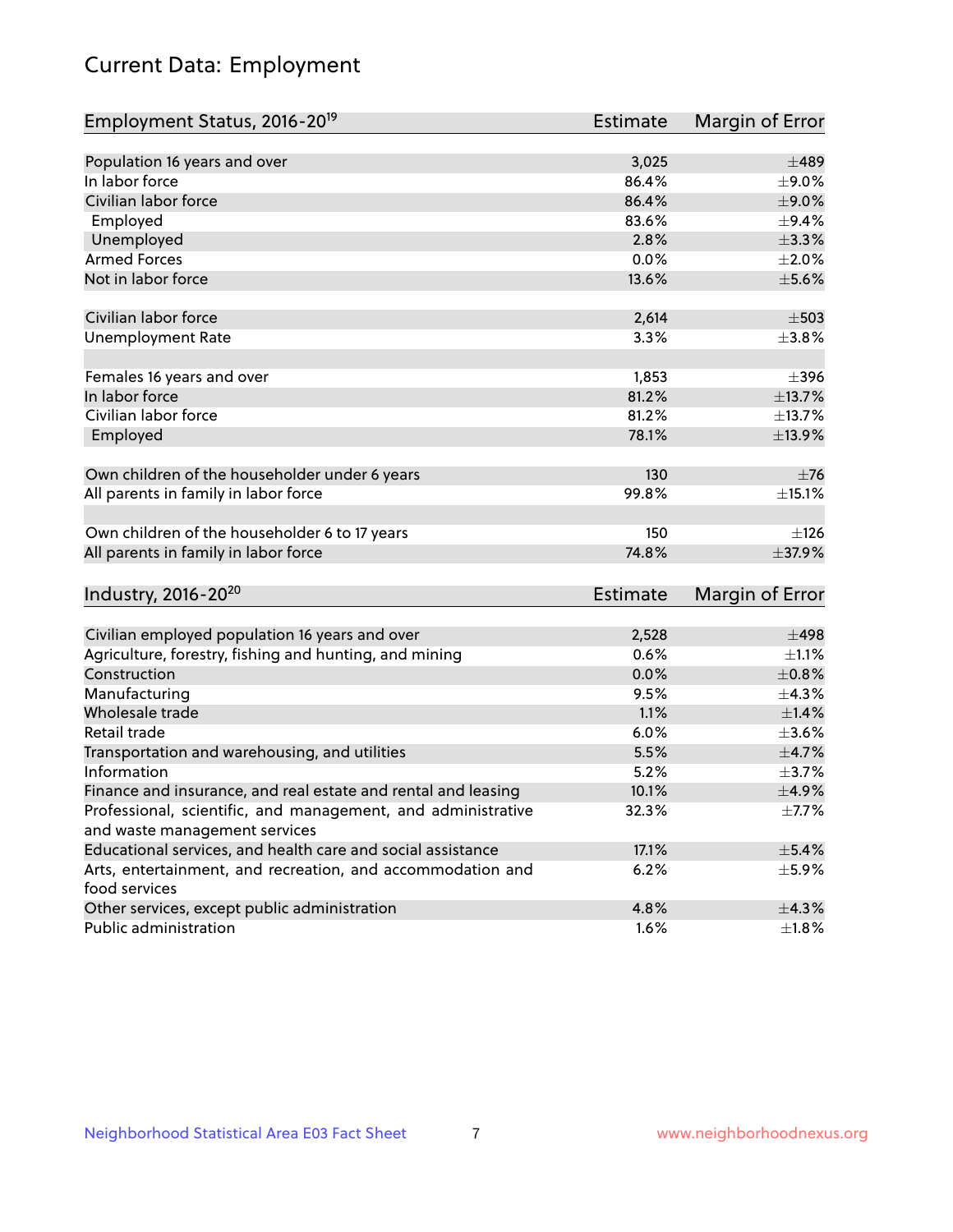# Current Data: Employment, continued...

| Occupation, 2016-20 <sup>21</sup>                                                                       | <b>Estimate</b> | Margin of Error |
|---------------------------------------------------------------------------------------------------------|-----------------|-----------------|
| Civilian employed population 16 years and over                                                          | 2,528           | $\pm$ 498       |
| Management, business, science, and arts occupations                                                     | 74.5%           | $\pm$ 5.3%      |
| Service occupations                                                                                     | 6.1%            | $\pm 4.1\%$     |
| Sales and office occupations                                                                            | 16.0%           | ±6.8%           |
| Natural resources, construction, and maintenance occupations                                            | 0.6%            | $\pm 1.1\%$     |
| Production, transportation, and material moving occupations                                             | 2.8%            | $\pm 2.6\%$     |
| Class of Worker, 2016-20 <sup>22</sup>                                                                  | <b>Estimate</b> | Margin of Error |
| Civilian employed population 16 years and over                                                          | 2,528           | $\pm$ 498       |
| Private wage and salary workers                                                                         | 90.6%           | ±24.9%          |
| Government workers                                                                                      | 6.3%            | $\pm$ 4.1%      |
| Self-employed in own not incorporated business workers                                                  | 3.2%            | ±2.8%           |
| Unpaid family workers                                                                                   | 0.0%            | $\pm 0.8\%$     |
|                                                                                                         |                 |                 |
| Job Flows, 2019 <sup>23</sup>                                                                           |                 | 2019            |
| Total Jobs in Neighborhood Statistical Area                                                             |                 | 7,319           |
| Held by residents of Neighborhood Statistical Area                                                      |                 | 0.5%            |
| Held by non-residents of Neighborhood Statistical Area                                                  |                 | 99.5%           |
| Jobs by Industry Sector, 2019 <sup>24</sup>                                                             |                 | 2019            |
| Total Jobs in Neighborhood Statistical Area                                                             |                 | 7,319           |
| <b>Goods Producing sectors</b>                                                                          |                 | 1.1%            |
| Trade, Transportation, and Utilities sectors                                                            |                 | 1.1%            |
| All Other Services sectors                                                                              |                 | 97.8%           |
| Total Jobs in Neighborhood Statistical<br>held<br>by<br>Area<br>Neighborhood Statistical Area residents |                 | 39              |
| <b>Goods Producing sectors</b>                                                                          |                 | 0.0%            |
| Trade, Transportation, and Utilities sectors                                                            |                 | 0.0%            |
| All Other Services sectors                                                                              |                 | 100.0%          |
| Jobs by Earnings, 2019 <sup>25</sup>                                                                    |                 | 2019            |
| Total Jobs in Neighborhood Statistical Area                                                             |                 | 7,319           |
| Jobs with earnings \$1250/month or less                                                                 |                 | 17.3%           |
| Jobs with earnings \$1251/month to \$3333/month                                                         |                 | 24.4%           |
| Jobs with earnings greater than \$3333/month                                                            |                 | 58.3%           |
| Neighborhood Statistical<br>Jobs<br>in<br>held<br>by<br>Total<br>Area                                   |                 | 39              |
| Neighborhood Statistical Area residents                                                                 |                 |                 |
| Jobs with earnings \$1250/month or less                                                                 |                 | 5.1%            |
| Jobs with earnings \$1251/month to \$3333/month                                                         |                 | 23.1%           |
| Jobs with earnings greater than \$3333/month                                                            |                 | 71.8%           |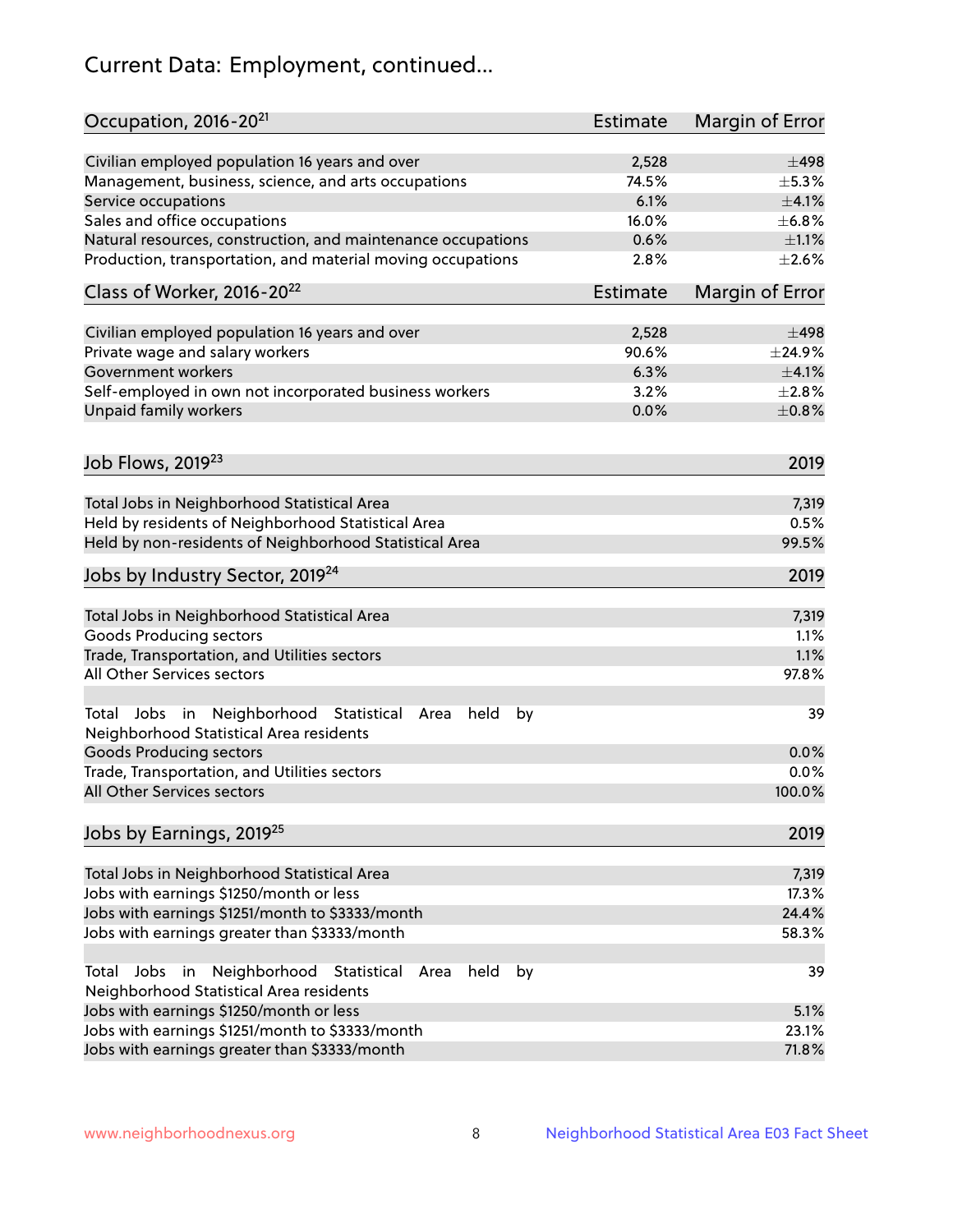# Current Data: Employment, continued...

| Jobs by Age of Worker, 2019 <sup>26</sup>                                                      | 2019  |
|------------------------------------------------------------------------------------------------|-------|
|                                                                                                |       |
| Total Jobs in Neighborhood Statistical Area                                                    | 7,319 |
| Jobs with workers age 29 or younger                                                            | 20.5% |
| Jobs with workers age 30 to 54                                                                 | 57.0% |
| Jobs with workers age 55 or older                                                              | 22.4% |
|                                                                                                |       |
| Total Jobs in Neighborhood Statistical Area held by<br>Neighborhood Statistical Area residents | 39    |
| Jobs with workers age 29 or younger                                                            | 30.8% |
| Jobs with workers age 30 to 54                                                                 | 48.7% |
| Jobs with workers age 55 or older                                                              | 20.5% |

### Current Data: Education

| School Enrollment, 2016-20 <sup>27</sup>       | <b>Estimate</b> | Margin of Error |
|------------------------------------------------|-----------------|-----------------|
|                                                |                 |                 |
| Population 3 years and over enrolled in school | 417             | $\pm 205$       |
| Nursery school, preschool                      | 2.8%            | $\pm$ 4.8%      |
| Kindergarten                                   | 4.9%            | $\pm$ 8.7%      |
| Elementary school (grades 1-8)                 | 22.8%           | $\pm$ 18.8%     |
| High school (grades 9-12)                      | $0.0\%$         | $\pm$ 3.4%      |
| College or graduate school                     | 69.5%           | ±26.3%          |

| Educational Attainment, 2016-20 <sup>28</sup> | <b>Estimate</b> | Margin of Error |
|-----------------------------------------------|-----------------|-----------------|
|                                               |                 |                 |
| Population 25 years and over                  | 2,516           | $\pm$ 443       |
| Less than 9th grade                           | $0.0\%$         | $\pm 1.6\%$     |
| 9th to 12th grade, no diploma                 | $0.0\%$         | $\pm1.6\%$      |
| High school graduate (includes equivalency)   | 5.0%            | $+3.8%$         |
| Some college, no degree                       | 3.3%            | $\pm 2.2\%$     |
| Associate's degree                            | 1.8%            | $\pm 2.9\%$     |
| Bachelor's degree                             | 52.2%           | $\pm$ 10.1%     |
| Graduate or professional degree               | 37.7%           | $\pm$ 8.0%      |
|                                               |                 |                 |
| Percent high school graduate or higher        | 100.0%          | $\pm 3.6\%$     |
| Percent bachelor's degree or higher           | 90.0%           | $\pm$ 6.6%      |
|                                               |                 |                 |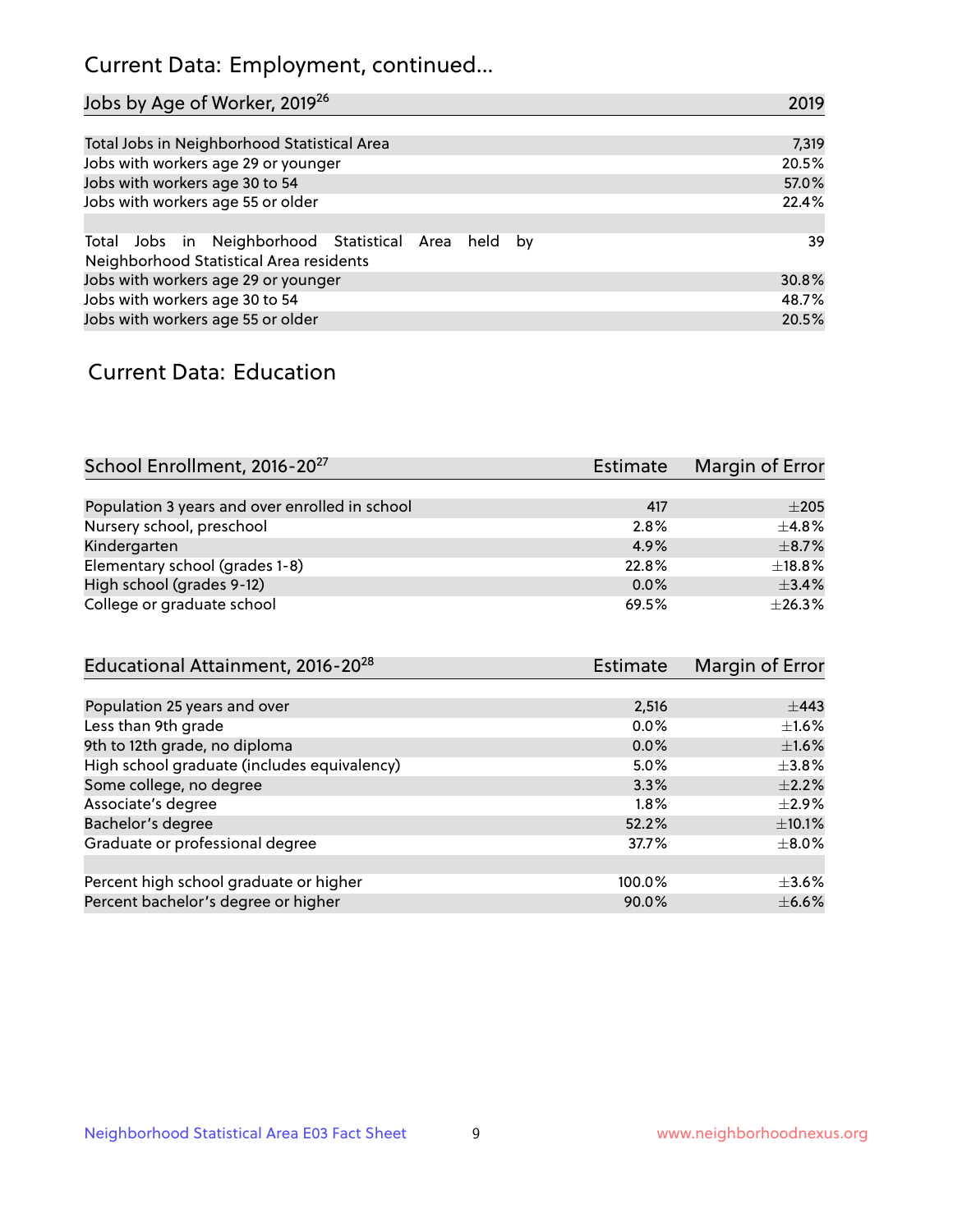# Current Data: Housing

| Households by Type, 2016-20 <sup>29</sup>            | <b>Estimate</b> | Margin of Error |
|------------------------------------------------------|-----------------|-----------------|
|                                                      |                 |                 |
| <b>Total households</b>                              | 1,896           | $\pm 287$       |
| Family households (families)                         | 30.5%           | $\pm$ 7.2%      |
| With own children under 18 years                     | 12.2%           | $\pm$ 5.4%      |
| Married-couple family                                | 24.8%           | $\pm$ 6.5%      |
| With own children of the householder under 18 years  | 8.7%            | $\pm$ 3.2%      |
| Male householder, no spouse present, family          | 0.0%            | $\pm$ 0.7%      |
| With own children of the householder under 18 years  | 0.0%            | $\pm$ 0.7%      |
| Female householder, no spouse present, family        | 5.7%            | $\pm$ 4.9%      |
| With own children of the householder under 18 years  | 3.5%            | $\pm 4.5\%$     |
| Nonfamily households                                 | 69.5%           | $\pm$ 10.0%     |
| Householder living alone                             | 51.5%           | $\pm$ 11.2%     |
| 65 years and over                                    | 5.2%            | $\pm$ 3.2%      |
|                                                      |                 |                 |
| Households with one or more people under 18 years    | 12.2%           | $\pm$ 5.0%      |
| Households with one or more people 65 years and over | 11.6%           | $\pm 3.5\%$     |
|                                                      | 1.74            | $\pm$ 0.12      |
| Average household size                               |                 |                 |
| Average family size                                  | 2.52            | $\pm$ 0.12      |
| Housing Occupancy, 2016-20 <sup>30</sup>             | <b>Estimate</b> | Margin of Error |
| Total housing units                                  | 2,101           | $\pm 242$       |
| Occupied housing units                               | 90.2%           | $\pm$ 8.8%      |
| Vacant housing units                                 | 9.8%            | $\pm$ 6.4%      |
|                                                      |                 |                 |
| Homeowner vacancy rate                               | 4.9             | $\pm$ 8.2       |
| Rental vacancy rate                                  | 3.1             | ±5.0            |
| Units in Structure, 2016-20 <sup>31</sup>            | <b>Estimate</b> | Margin of Error |
|                                                      |                 |                 |
| Total housing units                                  | 2,101           | $\pm 242$       |
| 1-unit, detached                                     | 9.2%            | $\pm 2.5\%$     |
| 1-unit, attached                                     | 6.9%            | $\pm 4.0\%$     |
| 2 units                                              | 2.0%            | $\pm$ 3.4%      |
| 3 or 4 units                                         | 4.9%            | $\pm$ 4.7%      |
| 5 to 9 units                                         | 2.4%            | $\pm 2.4\%$     |
| 10 to 19 units                                       | 14.4%           | $\pm$ 5.8%      |
| 20 or more units                                     | 60.2%           | $\pm 10.0\%$    |
| Mobile home                                          | 0.0%            | $\pm$ 0.7%      |
| Boat, RV, van, etc.                                  | 0.0%            | $\pm$ 0.7%      |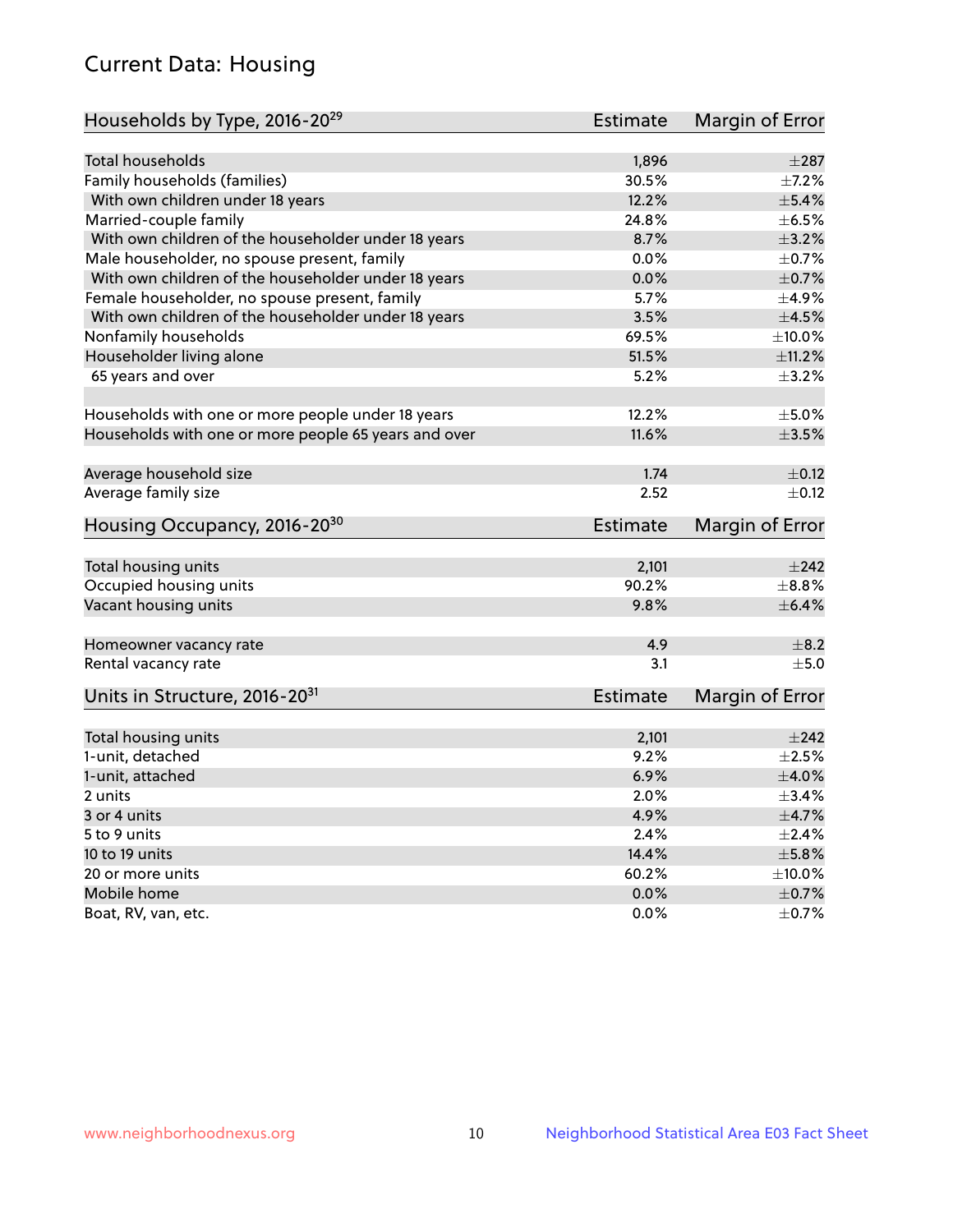# Current Data: Housing, continued...

| Year Structure Built, 2016-20 <sup>32</sup>    | <b>Estimate</b> | Margin of Error |
|------------------------------------------------|-----------------|-----------------|
| Total housing units                            | 2,101           | $\pm$ 242       |
| Built 2014 or later                            | 3.9%            | $\pm 2.4\%$     |
| Built 2010 to 2013                             | 12.4%           | $\pm$ 6.1%      |
| Built 2000 to 2009                             | 40.7%           | $\pm$ 8.4%      |
| Built 1990 to 1999                             | 10.8%           | $\pm$ 4.7%      |
| Built 1980 to 1989                             | 5.9%            | $\pm$ 5.8%      |
| Built 1970 to 1979                             | 5.3%            | $\pm 4.6\%$     |
| Built 1960 to 1969                             | 8.2%            | $\pm$ 4.9%      |
| Built 1950 to 1959                             | 5.0%            | ±4.8%           |
| Built 1940 to 1949                             | 2.5%            | $\pm 2.5\%$     |
| Built 1939 or earlier                          | 5.4%            | $\pm 2.3\%$     |
| Housing Tenure, 2016-2033                      | Estimate        | Margin of Error |
|                                                |                 |                 |
| Occupied housing units                         | 1,896           | $\pm 287$       |
| Owner-occupied                                 | 35.8%           | $\pm$ 7.9%      |
| Renter-occupied                                | 64.2%           | $\pm$ 9.8%      |
| Average household size of owner-occupied unit  | 1.71            | $\pm$ 0.15      |
| Average household size of renter-occupied unit | 1.76            | $\pm$ 0.29      |
| Residence 1 Year Ago, 2016-20 <sup>34</sup>    | <b>Estimate</b> | Margin of Error |
|                                                |                 | $\pm$ 552       |
| Population 1 year and over<br>Same house       | 3,277<br>69.7%  | $\pm$ 4.2%      |
| Different house in the U.S.                    | 28.8%           | $\pm$ 9.1%      |
| Same county                                    | 11.0%           | ±4.8%           |
| Different county                               | 17.7%           | $\pm$ 8.4%      |
| Same state                                     | 4.1%            | $\pm 2.6\%$     |
| Different state                                | 13.7%           | $\pm$ 8.2%      |
| Abroad                                         | 1.6%            | $\pm1.8\%$      |
|                                                |                 |                 |
| Value of Housing Unit, 2016-20 <sup>35</sup>   | <b>Estimate</b> | Margin of Error |
| Owner-occupied units                           | 679             | $\pm$ 182       |
| Less than \$50,000                             | 0.0%            | $\pm$ 5.8%      |
| \$50,000 to \$99,999                           | 0.1%            | $\pm$ 4.7%      |
| \$100,000 to \$149,999                         | 27.4%           | ±18.3%          |
| \$150,000 to \$199,999                         | 4.5%            | $\pm$ 5.3%      |
| \$200,000 to \$299,999                         | 9.4%            | $\pm$ 8.3%      |
| \$300,000 to \$499,999                         | 12.8%           | ±9.8%           |
| \$500,000 to \$999,999                         | 45.8%           | ±14.9%          |
| \$1,000,000 or more                            | 0.0%            | $\pm 3.6\%$     |
|                                                |                 |                 |
| Mortgage Status, 2016-20 <sup>36</sup>         | <b>Estimate</b> | Margin of Error |
| Owner-occupied units                           | 679             | $\pm$ 182       |
| Housing units with a mortgage                  | 69.4%           | $\pm$ 16.1%     |
| Housing units without a mortgage               | 30.6%           | $\pm$ 14.6%     |

Neighborhood Statistical Area E03 Fact Sheet 11 11 www.neighborhoodnexus.org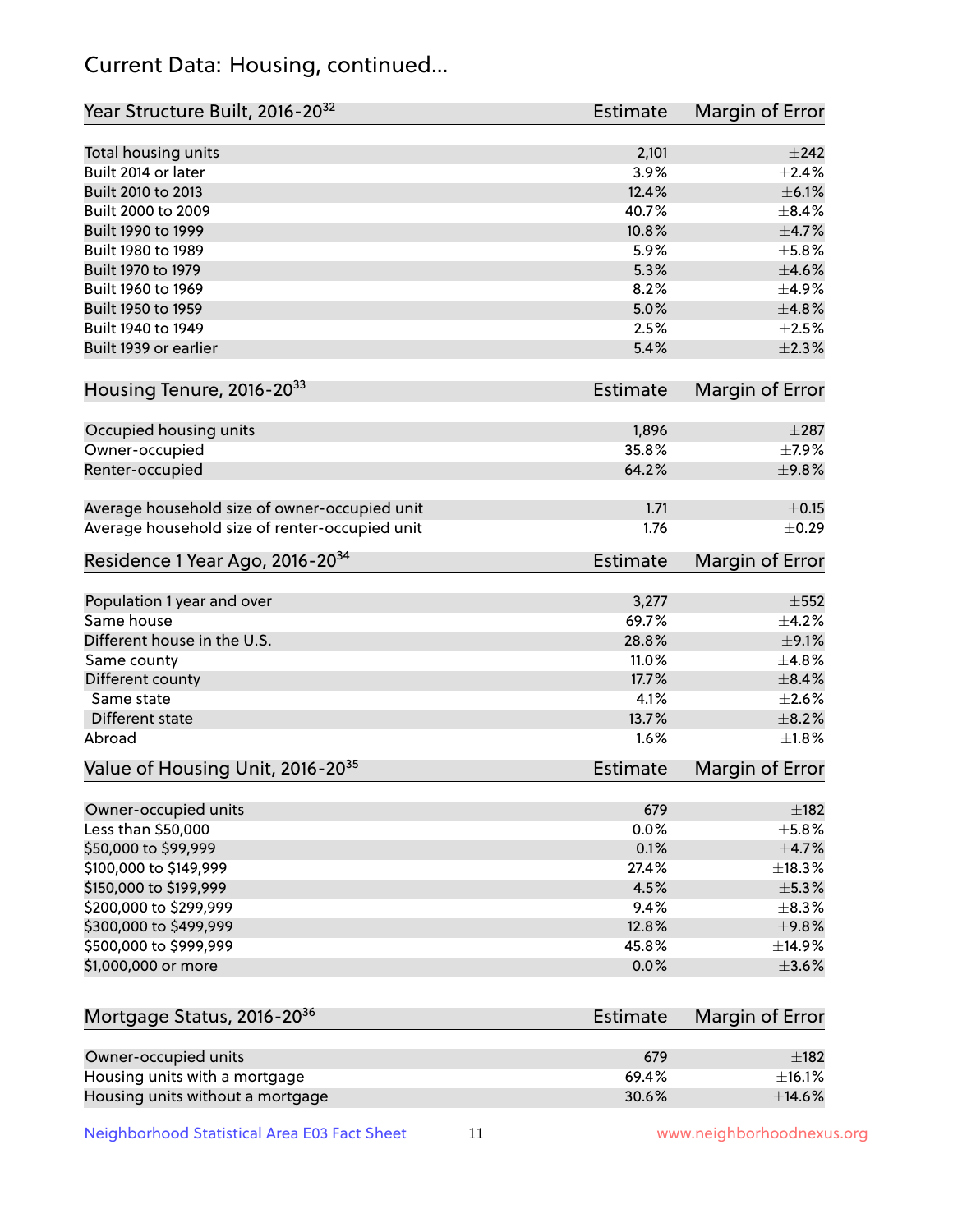# Current Data: Housing, continued...

| Selected Monthly Owner Costs, 2016-20 <sup>37</sup> | Estimate | Margin of Error |
|-----------------------------------------------------|----------|-----------------|
|                                                     |          |                 |
| Housing units with a mortgage                       | 472      | $\pm 167$       |
| Less than \$300                                     | 0.0%     | $\pm$ 4.2%      |
| \$300 to \$499                                      | 0.0%     | ±4.2%           |
| \$500 to \$999                                      | 4.1%     | $\pm$ 8.6%      |
| \$1,000 to \$1,499                                  | 8.0%     | $\pm$ 8.7%      |
| \$1,500 to \$1,999                                  | 39.9%    | $\pm 25.2\%$    |
| \$2,000 to \$2,999                                  | 14.1%    | ±11.7%          |
| \$3,000 or more                                     | 33.9%    | ±13.1%          |
|                                                     |          |                 |
| Median (dollars)                                    | \$1,975  | ±215            |
|                                                     |          |                 |
| Housing units without a mortgage                    | 208      | ±114            |
| Less than \$150                                     | 0.0%     | ±9.4%           |
| \$150 to \$249                                      | 0.0%     | $\pm$ 9.4%      |
| \$250 to \$349                                      | 0.0%     | ±9.4%           |
| \$350 to \$499                                      | 0.2%     | $\pm$ 9.6%      |
| \$500 to \$699                                      | 20.2%    | ±17.4%          |
| \$700 or more                                       | 79.6%    | ±33.2%          |
|                                                     |          |                 |
| Median (dollars)                                    | \$966    | $\pm 40$        |

| Selected Monthly Owner Costs as a Percentage of | <b>Estimate</b> | Margin of Error |
|-------------------------------------------------|-----------------|-----------------|
| Household Income, 2016-20 <sup>38</sup>         |                 |                 |
|                                                 |                 |                 |
| Housing units with a mortgage <sup>39</sup>     | 471             | $\pm$ 178       |
| Less than 20.0 percent                          | 49.9%           | $\pm$ 13.4%     |
| 20.0 to 24.9 percent                            | 12.4%           | $\pm$ 8.8%      |
| 25.0 to 29.9 percent                            | 15.4%           | $\pm$ 16.0%     |
| 30.0 to 34.9 percent                            | 12.2%           | ±19.3%          |
| 35.0 percent or more                            | 10.1%           | $\pm$ 9.7%      |
|                                                 |                 |                 |
| Housing units without a mortgage <sup>40</sup>  | 151             | $\pm$ 84        |
| Less than 10.0 percent                          | 42.2%           | ±24.8%          |
| 10.0 to 14.9 percent                            | 30.4%           | $\pm$ 21.7%     |
| 15.0 to 19.9 percent                            | 0.2%            | $\pm$ 9.4%      |
| 20.0 to 24.9 percent                            | 9.8%            | $\pm$ 14.8%     |
| 25.0 to 29.9 percent                            | 0.1%            | $\pm$ 9.3%      |
| 30.0 to 34.9 percent                            | $0.0\%$         | $\pm$ 9.2%      |
| 35.0 percent or more                            | 17.4%           | $\pm 23.9\%$    |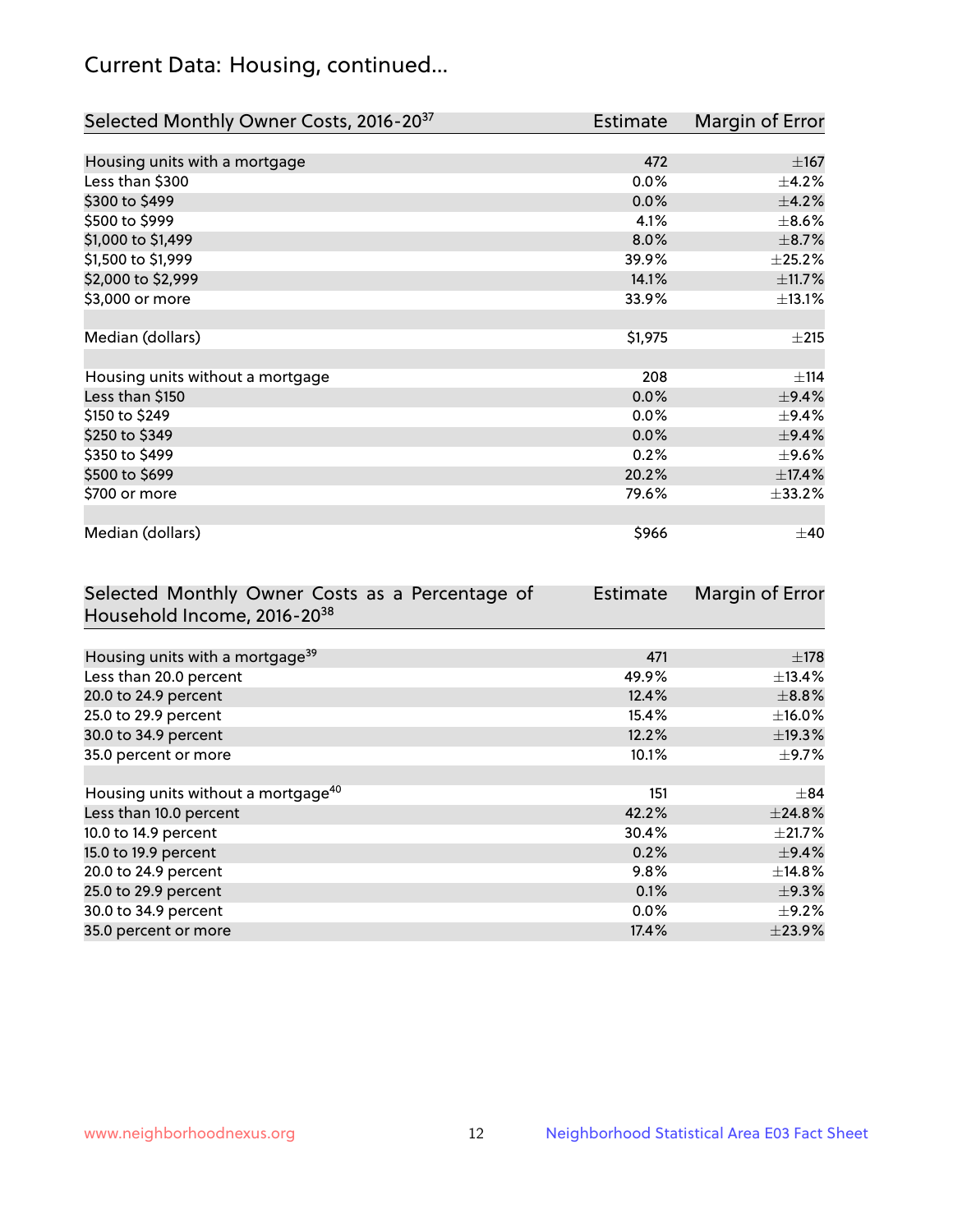# Current Data: Housing, continued...

| Gross Rent, 2016-20 <sup>41</sup>               | <b>Estimate</b> | Margin of Error |
|-------------------------------------------------|-----------------|-----------------|
|                                                 |                 |                 |
| Occupied units paying rent                      | 1,198           | $\pm 262$       |
| Less than \$200                                 | 0.0%            | $\pm 2.0\%$     |
| \$200 to \$499                                  | 3.7%            | $\pm$ 6.0%      |
| \$500 to \$749                                  | $0.0\%$         | $\pm 2.6\%$     |
| \$750 to \$999                                  | 7.7%            | $\pm$ 7.7%      |
| \$1,000 to \$1,499                              | 26.2%           | ±10.1%          |
| \$1,500 to \$1,999                              | 48.9%           | ±12.1%          |
| \$2,000 or more                                 | 13.5%           | $\pm$ 8.9%      |
| Median (dollars)                                | \$1,627         | $\pm$ 66        |
|                                                 |                 |                 |
| No rent paid                                    | 18              | $\pm 28$        |
|                                                 |                 |                 |
| Gross Rent as a Percentage of Household Income, | <b>Estimate</b> | Margin of Error |
| $2016 - 20^{42}$                                |                 |                 |
|                                                 |                 |                 |
| Occupied units paying rent <sup>43</sup>        | 1,174           | $\pm 296$       |
| Less than 15.0 percent                          | 21.9%           | ±10.3%          |
| 15.0 to 19.9 percent                            | 11.8%           | $\pm$ 6.2%      |
| 20.0 to 24.9 percent                            | 15.0%           | $\pm$ 7.7%      |
| 25.0 to 29.9 percent                            | 23.9%           | ±11.3%          |
| 30.0 to 34.9 percent                            | 11.0%           | ±10.2%          |
| 35.0 percent or more                            | 16.4%           | $\pm$ 9.4%      |

# Current Data: Transportation

| Commuting to Work, 2016-20 <sup>44</sup>  | <b>Estimate</b> | Margin of Error |
|-------------------------------------------|-----------------|-----------------|
|                                           |                 |                 |
| Workers 16 years and over                 | 2,475           | $\pm$ 438       |
| Car, truck, or van - drove alone          | 81.3%           | $\pm$ 4.8%      |
| Car, truck, or van - carpooled            | 3.0%            | $\pm$ 4.6%      |
| Public transportation (excluding taxicab) | 4.9%            | $\pm$ 4.6%      |
| Walked                                    | 2.5%            | $\pm1.6\%$      |
| Other means                               | 0.6%            | $\pm$ 0.9%      |
| Worked at home                            | 7.8%            | $\pm$ 4.6%      |
|                                           |                 |                 |
| Mean travel time to work (minutes)        | 23.4            | $\pm$ 4.2       |

| Access to a Vehicle, 2016-20 <sup>45</sup> | Estimate | Margin of Error |
|--------------------------------------------|----------|-----------------|
|                                            |          |                 |
| Occupied housing units                     | 1,896    | $\pm 287$       |
| No vehicles available                      | 7.1%     | $+5.8%$         |
| 1 vehicle available                        | 47.2%    | $\pm$ 10.5%     |
| 2 vehicles available                       | 38.8%    | ±9.0%           |
| 3 or more vehicles available               | 6.8%     | $\pm$ 4.7%      |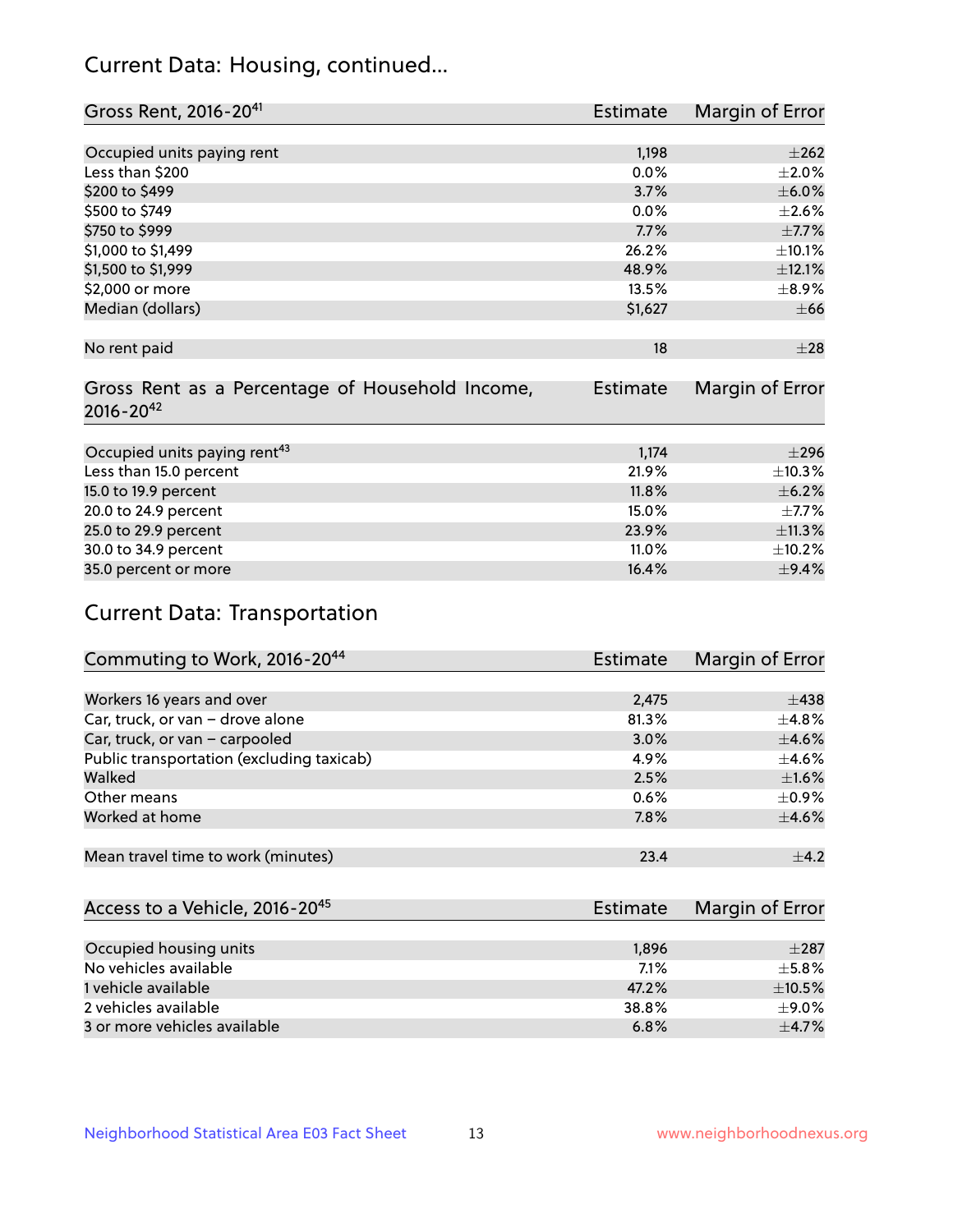# Current Data: Health

| Health Insurance coverage, 2016-2046                    | <b>Estimate</b> | <b>Margin of Error</b> |
|---------------------------------------------------------|-----------------|------------------------|
|                                                         |                 |                        |
| Civilian Noninstitutionalized Population                | 3,305           | $\pm$ 552              |
| With health insurance coverage                          | 95.9%           | $\pm 21.6\%$           |
| With private health insurance coverage                  | 92.3%           | $\pm 21.0\%$           |
| With public health coverage                             | 13.1%           | $\pm$ 5.2%             |
| No health insurance coverage                            | 4.1%            | $\pm$ 3.1%             |
| Civilian Noninstitutionalized Population Under 19 years | 280             | $\pm 280$              |
| No health insurance coverage                            | 0.0%            | $\pm$ 7.0%             |
|                                                         |                 |                        |
| Civilian Noninstitutionalized Population 19 to 64 years | 2,761           | $\pm 486$              |
| In labor force:                                         | 2,486           | $\pm 468$              |
| Employed:                                               | 2,400           | $+454$                 |
| With health insurance coverage                          | 95.0%           | $\pm 25.2\%$           |
| With private health insurance coverage                  | 94.1%           | $\pm$ 0.8%             |
| With public coverage                                    | 2.7%            | $\pm 3.0\%$            |
| No health insurance coverage                            | 5.0%            | ±3.8%                  |
|                                                         |                 |                        |
| Unemployed:                                             | 86              | $+454$                 |
| With health insurance coverage                          | 99.9%           | $\pm$ 0.3%             |
| With private health insurance coverage                  | 49.1%           | $\pm$ 33.7%            |
| With public coverage                                    | 50.8%           | $\pm 65.4\%$           |
| No health insurance coverage                            | 0.1%            | ±16.4%                 |
|                                                         |                 |                        |
| Not in labor force:                                     | 275             | ±161                   |
| With health insurance coverage                          | 94.0%           | ±23.9%                 |
| With private health insurance coverage                  | 93.7%           | ±24.1%                 |
| With public coverage                                    | 9.1%            | ±13.9%                 |
| No health insurance coverage                            | 6.0%            | $\pm$ 9.0%             |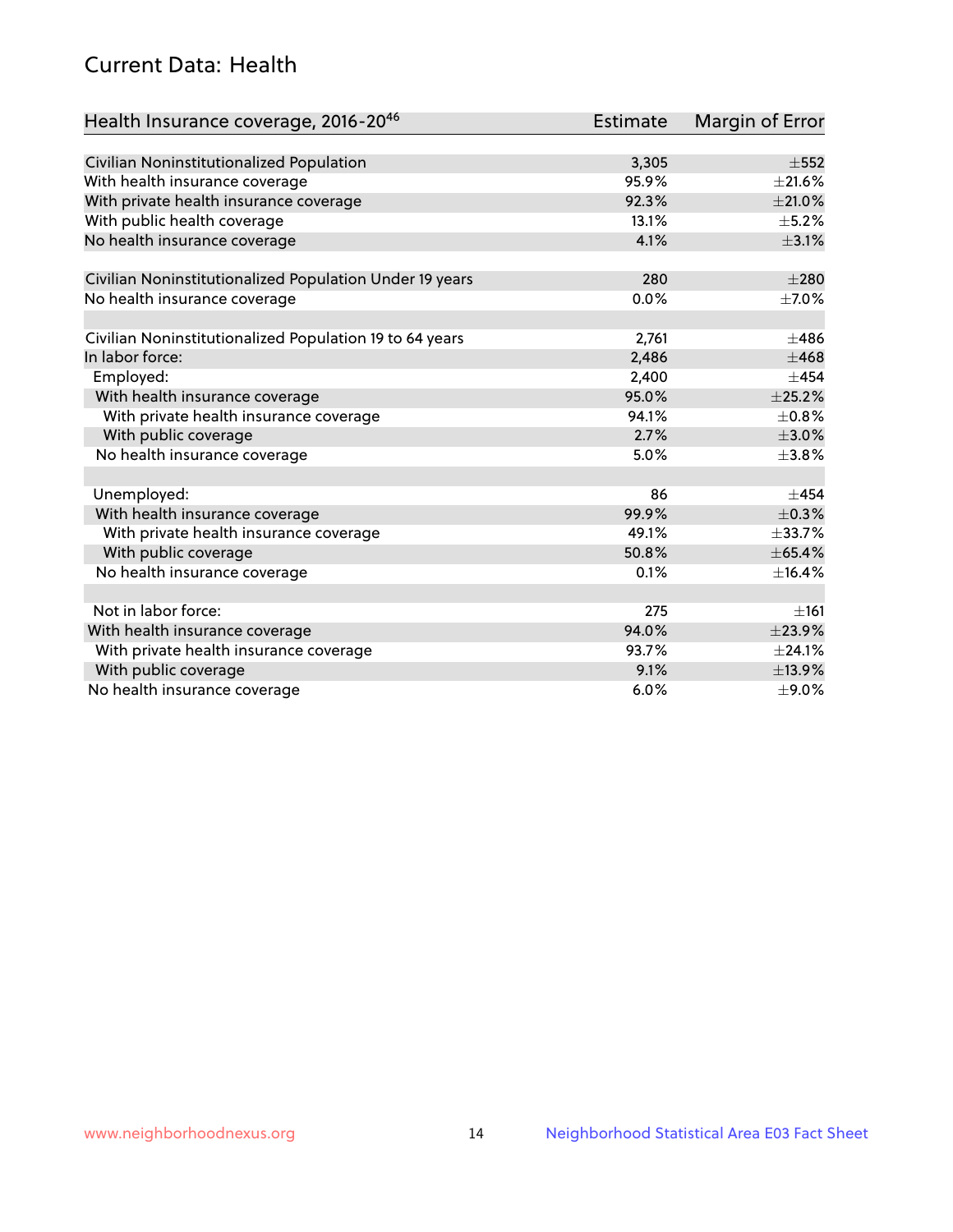#### Notes:

- 1. Source: U.S. Census Bureau, Decennial Census 2000, SF1 tables P8, P12; American Community Survey, tables B01001, B03002
- 2. This category includes Pacific Islanders, Native Americans and Alaska Natives, people who identify as some other race, and those who identify as bi/multi racial.
- 3. Source: U.S. Census Bureau, Decennial Census 2000, SF1 tables P15, P16, P18, P19; American Community Survey, tables B11001, B11005, B11003
- 4. Source: U.S. Census Bureau, Decennial Census 2000, SF3 table P37; American Community Survey, table B15002
- 5. Source: U.S. Census Bureau, Longitudinal Employer-Household Dynamics Residential Area Characteristics, Table JT01 (Primary Jobs); Workplace Area Characteristics, Table JT00 (All Jobs)
- 6. Source: U.S. Census Bureau, Decennial Census 2000, SF3 tables P52, P87; American Community Survey, tables B19001, B17001
- 7. Source: U.S. Census Bureau, Decennial Census 2000, SF1 tables H3, H4; American Community Survey, tables B25002, B25009
- 8. Source: U.S. Census Bureau, Decennial Census 2000, SF3 table H44; American Community Survey, tables B25044
- 9. Source: Atlanta Police Department, COBRA; U.S. Census Bureau, American Community Survey, table B01001
- 10. Source: U.S. Census Bureau, American Community Survey, table B01001
- 11. Source: U.S. Census Bureau, American Community Survey, table B03002
- 12. Source: U.S. Census Bureau, American Community Survey, table B05002
- 13. Source: U.S. Census Bureau, American Community Survey, table B05003
- 14. Source: U.S. Census Bureau, American Community Survey, tables B19001, B19025, B19051, B19061, B19055, B19065, B19059, B19069, B19056, B19066, B19057, B19067, B22001, B19101, B19127
- 15. Source: U.S. Census Bureau, American Community Survey, tables B19201, B19214, B20017, B19313
- 16. Source: U.S. Census Bureau, American Community Survey, table B17010
- 17. Source: U.S. Census Bureau, American Community Survey, tables B17001, B17006, B17021, B17007. Table totals may be lower than the total population, as they are based on the population for whom poverty status is determined.
- 18. Source: U.S. Census Bureau, American Community Survey, B17001H, B17001B, B17001D, B17001I. Table totals may be lower than the total population, as they are based on the population for whom poverty status is determined.
- 19. Source: U.S. Census Bureau, American Community Survey, tables B23001, B23008
- 20. Source: U.S. Census Bureau, American Community Survey, table C24030
- 21. Source: U.S. Census Bureau, American Community Survey, table C24010
- 22. Source: U.S. Census Bureau, American Community Survey, table B24080
- 23. Source: U.S. Census Bureau, Longitudinal Employer-Household Dynamics Origin-Destination Data, Tables JT00 Main and JT00 Aux
- 24. Source: U.S. Census Bureau, Longitudinal Employer-Household Dynamics Origin-Destination Data, Tables JT00 Main and JT00 Aux
- 25. Source: U.S. Census Bureau, Longitudinal Employer-Household Dynamics Origin-Destination Data, Tables JT00 Main and JT00 Aux
- 26. Source: U.S. Census Bureau, Longitudinal Employer-Household Dynamics Origin-Destination Data, Tables JT00 Main and JT00 Aux
- 27. Source: U.S. Census Bureau, American Community Survey, table B14001
- 28. Source: U.S. Census Bureau, American Community Survey, table B15002
- 29. Source: U.S. Census Bureau, American Community Survey, tables B11001, B11003, B11007, B11005, B09019
- 30. Source: U.S. Census Bureau, American Community Survey, tables B25002, B25003, B25004
- 31. Source: U.S. Census Bureau, American Community Survey, table B25024
- 32. Source: U.S. Census Bureau, American Community Survey, table B25034
- 33. Source: U.S. Census Bureau, American Community Survey, tables B25009, B25008, B25003
- 34. Source: U.S. Census Bureau, American Community Survey, table B07003
- 35. Source: U.S. Census Bureau, American Community Survey, table B25075. This value is self-reported and may differ from home values as determined by the County Tax Assessor.
- 36. Source: U.S. Census Bureau, American Community Survey, table B25081
- 37. Source: U.S. Census Bureau, American Community Survey, table B25087
- 38. Source: U.S. Census Bureau, American Community Survey, table B25091
- 39. Excludes units where Selected Monthly Owner Costs as a Percentage of Income cannot be computed.
- 40. Excludes units where Selected Monthly Owner Costs as a Percentage of Income cannot be computed.
- 41. Source: U.S. Census Bureau, American Community Survey, table B25063
- 42. Source: U.S. Census Bureau, American Community Survey, table B25070
- 43. Excludes units where Gross Rent as a Percentage of Income cannot be computed.
- 44. Source: U.S. Census Bureau, American Community Survey, tables B08101, B08013
- 45. Source: U.S. Census Bureau, American Community Survey, table B25044
- 46. Source: U.S. Census Bureau, American Community Survey, tables B18135, B27011

The dagger (†) symbol denotes values that cannot be computed.